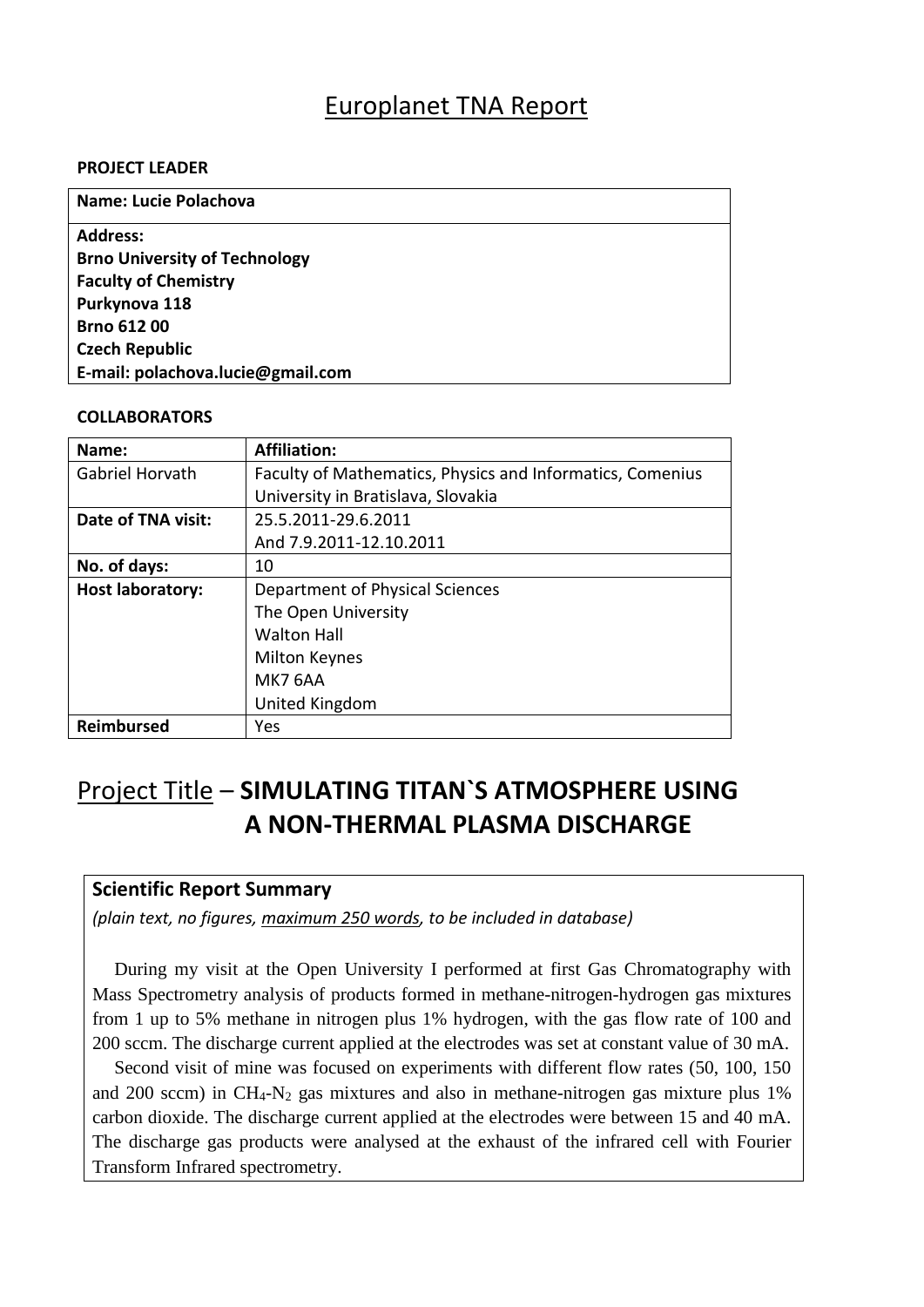### **Full Scientific Report on the outcome of your TNA visit**

### **Description of the work carried out during the visit Gliding arc discharge**

The trial visit was designed to perform the gliding arc discharge as a simulation of Titan's atmosphere. The main part of the project was focused on developing GC-MS analysis of the discharge gas products of the reactions between methane and nitrogen. The second part was orientated towards FTIR spectrometric analysis of the products of the reaction between methane and nitrogen gas. The gliding arc discharge reactor had the standard configuration, namely a pair of stainless steel holders was positioned parallel to the iron electrodes limiting the gas flow through the discharge zone. The electrical arc was gliding between the electrodes and expanded at the end of the electrodes. The discharge was powered by a homemade DC HV source. The GAD reactor was connected to an infrared gas cell equipped with KBr windows and placed in a Nicolet Nexus FTIR spectrometer. The simulated Titan like atmosphere was formed from a mixture of methane and nitrogen gas, the methane was varied from 1 to 5%. The measurements were carried out in a flow regime ranging between 100 and 200 sccm at atmospheric pressure and at room temperature. The total flow rate was regulated using MKS mass flow controllers.

#### **Description of the main results obtained**

A gas chromatography and mass spectrometry study of products formed in a gliding arc discharge fed by a varying mixture from 1 to 5% CH<sub>4</sub> in  $N_2$  was carried out for various flow rates in the range 100 to 200 sccm, at atmospheric pressure and ambient temperature. The results from GC-MS analysis are shown in Figure 1. The major products identified in the GC-MS were: acetylene, hydrogen cyanide and acetonitrile. The FTIR detected ammonia but none was detected by GC-MS analysis, this may be due to the collecting method: in the case of FTIR measurements ammonia could be formed along the long pipe connecting the reactor with the FTIR cell, since ammonia formation is highly dependent on surface processes. However in the case of GC-MS analysis samples were taken directly from the reactor outlet. Minor products detected were: ethane, ethane, cyanogens, propene, propane, propyne, propadiene, butenyene, butadiene, butadiyne, acetonitrile, 2-propenenitrile and 2-propennitril, benzene and toluene. Many of these molecules have either been seen or speculated in Titan's atmosphere. The concentration of all compounds that were identified by GC-MS can be seen in Figure 2 a. and Figure 2 b. where the summed of hydrocarbons and nitrites increases for different concentrations of methane in nitrogen with 1% of hydrogen.

A FTIR spectrometric study of the products formed in the gliding arc discharge fed by a varying mixture of methane in nitrogen (1% of CH4) was also carried out for various flow rates in a range from 50 to 200 sccm, at room temperature and atmospheric pressure. HCN was found to be the most abundant product at wavelength  $1435 \text{ cm}^{-1}$  (Figure 3). The other major products were NH<sub>3</sub> (966 cm<sup>-1</sup>) and C<sub>2</sub>H<sub>2</sub> (729 cm<sup>-1</sup>). With the methane-nitrogen gas mixture with 1% of  $CO<sub>2</sub>$  were detected as products reaction carbon monoxide and water.

The product concentrations are strongly dependent on the compositions of the  $CH_4$ -N<sub>2</sub> and H<sub>2</sub> gas mixtures. Increasing the initial  $CH_4$  content from 1 to 5% causes an increase in the total product yield. The dependence of product concentrations on the flow rate, and a gas mixture  $CH_4$ -N<sub>2</sub> plus H<sub>2</sub> give the same observed behaviour with respect to the major products, and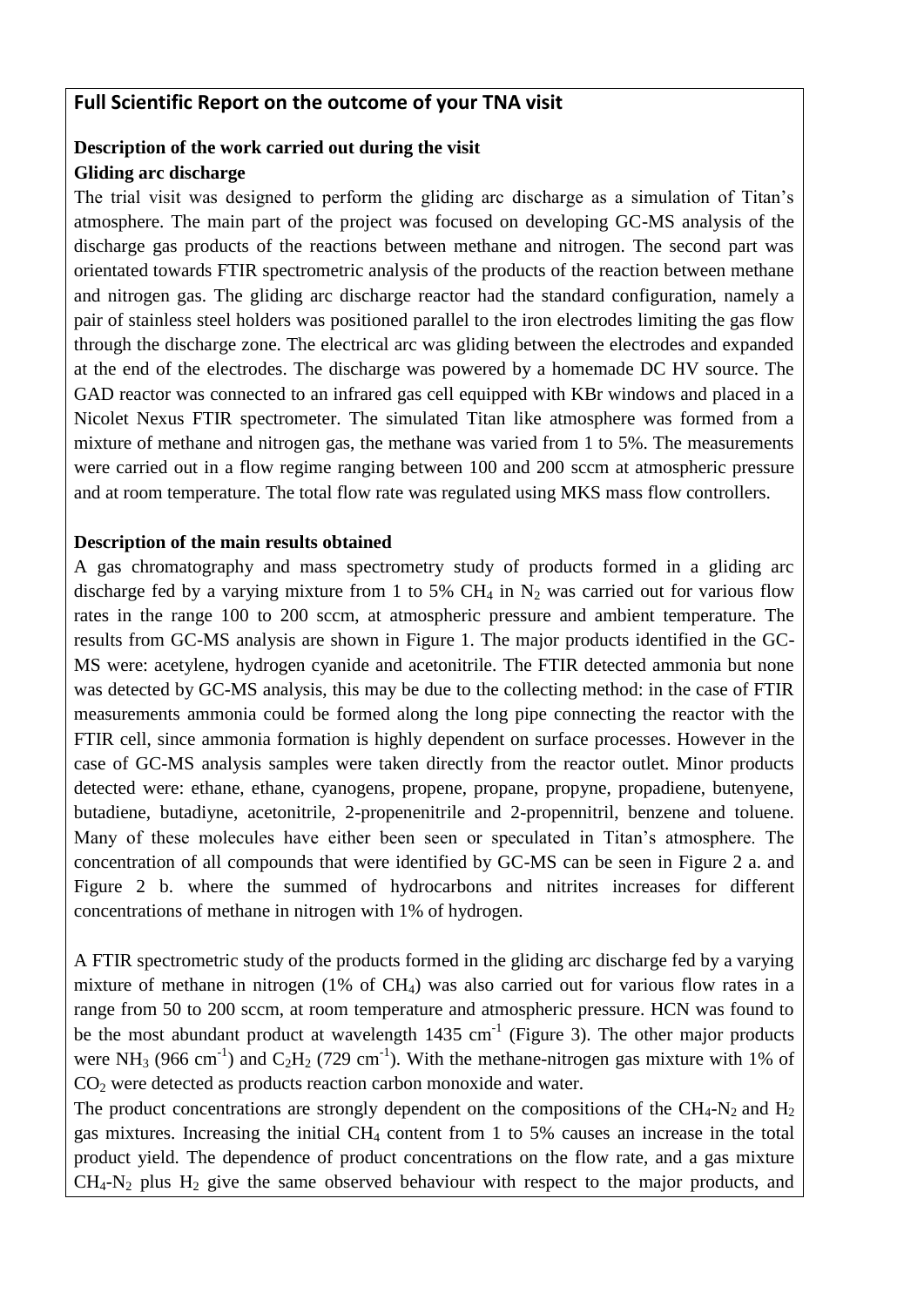